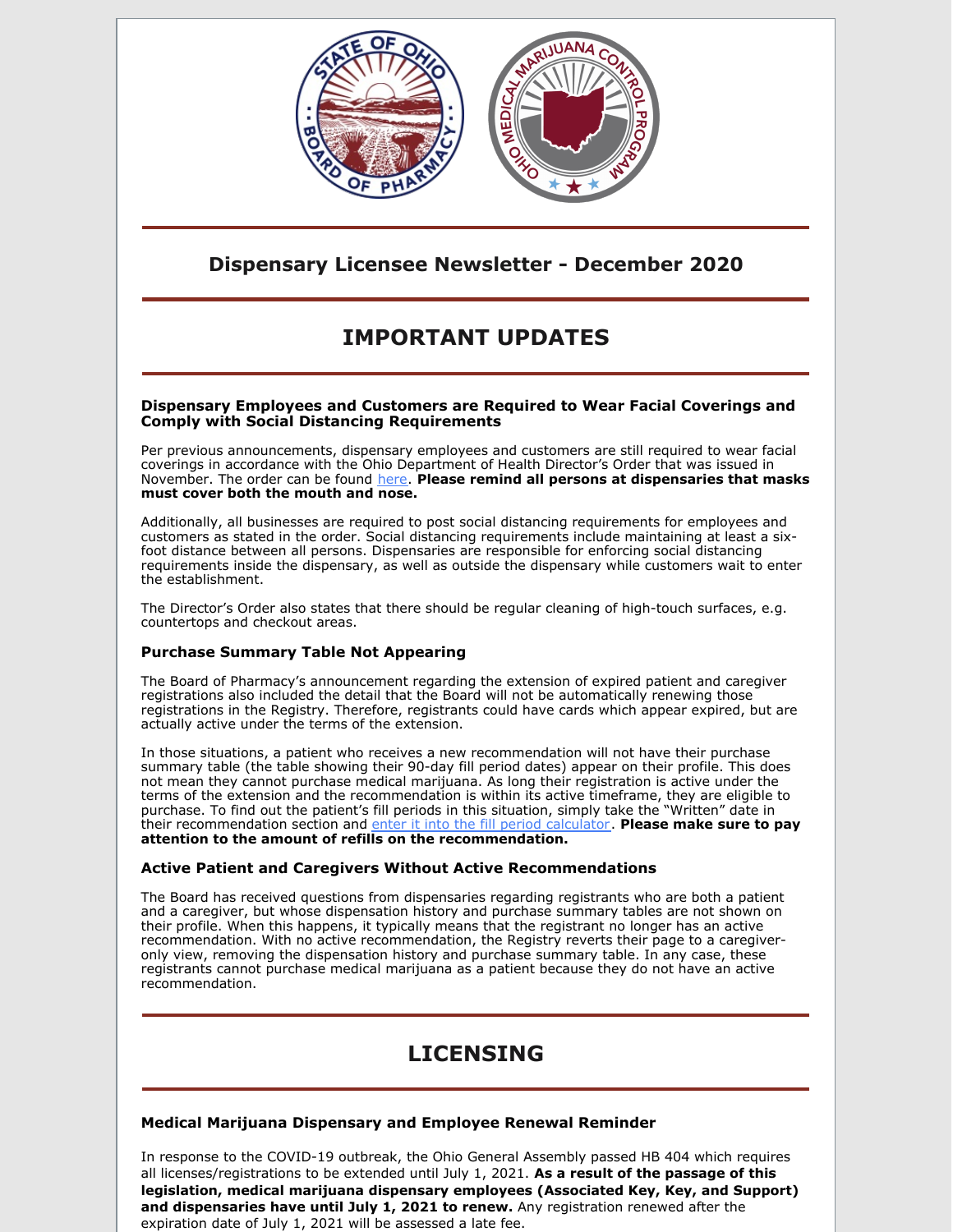**NOTE**: Only licenses with an 'Active' status and expiration date of July 1, 2021 will be eligible for renewal. Any employee who has experienced a separation of employment from a dispensary and therefore has an Inactive license, must complete a reinstatement application.

### **Dispensary Certificates of Operation**

All dispensary certificates of operation currently expiring on December 4, 2020 will be automatically extended until July 1, 2021. The Board will be prorating the renewal fees for certificates of operation based on the date the original certificate of operation was issued; therefore, all checks received to date will be destroyed. Each dispensary will be notified of the prorated renewal fee that is owed. Once renewal applications are approved and the renewal fee paid, the certificate of operation will be deemed renewed and the expiration date extended to December 4, 2022.

#### **Dispensary Employee License Renewal**

All dispensary employee licenses for associated key employees, key employees, and support employees will be eligible for renewal through July 1, 2021. All renewal applications, materials, and payment must be submitted via eLicense Ohio. Failure to submit a timely renewal will result in the employee license expiring and the inability to work in a licensed dispensary.

The renewal fees for dispensary employee licenses are as follows:

- Associated Key Employee \$500.00
- $\bullet$  Key Employee \$250.00
- Support Employee \$100.00
- eLicense System Transaction Fee (all license types) \$3.50

#### **All payments must be made with Visa, MasterCard, or Discover via eLicense Ohio.**

A step-by-step guide on the dispensary employee renewal applications can be found [here](https://gcc01.safelinks.protection.outlook.com/?url=https%3A%2F%2Fmedicalmarijuana.ohio.gov%2FDocuments%2FLicenseeResources%2FDispensary%2520Licensee%2520Resources%2FDispensary%2520%26%2520Employee%2520License%2520Renewal%2FeLicense%2520Guide%2520-%2520Dispensary%2520Employee%2520Renewal%2520Application.pdf&data=02%7C01%7CKarrie.Southard%40pharmacy.ohio.gov%7C0a9c0b504ff14c92bb8508d850da9d6e%7C50f8fcc494d84f0784eb36ed57c7c8a2%7C0%7C1%7C637348247172810432&sdata=kWnD4VlLtUuq8esnfBoWHFYGemf0qyAhVI1KuqwH5T0%3D&reserved=0).

#### **eLicense Guidance**

All renewal applications must be filed online via the eLicense Ohio system. **It is highly recommended to use Google Chrome to access eLicense Ohio and when submitting a renewal application.**

Individuals who already have an account but forgot their password may reset it by selecting the "Forgot your password?" link on the *[eLicense](https://gcc01.safelinks.protection.outlook.com/?url=https%3A%2F%2Felicense.ohio.gov%2Foh_communitieslogin&data=02%7C01%7CKarrie.Southard%40pharmacy.ohio.gov%7C0a9c0b504ff14c92bb8508d850da9d6e%7C50f8fcc494d84f0784eb36ed57c7c8a2%7C0%7C1%7C637348247172820384&sdata=9h6TOolYIuSwzxdgBOGi57dWLVFgXQ4G%2FTLSziV1GWE%3D&reserved=0) login page*. A password reset link will be emailed to you. The link expires after 24 hours, so be sure to reset your password as soon as possible.

Individuals who already have an account but have not accessed the system in the last 12 months may also be required to reset their password. Follow the on-screen instructions to reset your password.

For step-by-step guidance on how to register for an account on the eLicense site, visit: [www.pharmacy.ohio.gov/elicenseinstruct](https://gcc01.safelinks.protection.outlook.com/?url=http%3A%2F%2Fwww.pharmacy.ohio.gov%2Felicenseinstruct&data=02%7C01%7CKarrie.Southard%40pharmacy.ohio.gov%7C0a9c0b504ff14c92bb8508d850da9d6e%7C50f8fcc494d84f0784eb36ed57c7c8a2%7C0%7C1%7C637348247172830335&sdata=2MznB%2B4%2BRN%2FajnYPZHhVz6XRq93%2BwGBR%2FbnwPikuw1k%3D&reserved=0).

For assistance registering for an account or resetting a password in eLicense Ohio, please contact the eLicense Customer Service Center, which can be reached by calling 855-405-5514.

*The eLicense Customer Service Center serves all Ohio Boards and Commissions licensees and applicants. Callers may experience hold times or delays during overlapping renewal cycles across the state's Boards and Commissions.*

### **Driver License, BMV-Issued Identification, and Patient/Caregiver Registration Extensions**

In addition to extending employee licenses/registrations, HB 404 extends the deadline for all driver licenses and identification cards, as well as patient and caregiver registrations. If a patient's or caregiver's expiration date on their driver license or identification card, or on the patient or caregiver registration, is March 9, 2020 to April 1, 2021, the expiration date has been automatically extended and will remain valid through July 1, 2021**. Therefore, dispensaries must accept all driver licenses, identification cards, and patient/caregiver registrations with expiration dates between March 9, 2020 and April 1, 2021.**

**NOTE:** HB 404 does not apply to recommendations from certificate to recommend physicians. All patients must have a current recommendation to purchase medical marijuana personally or through a caregiver.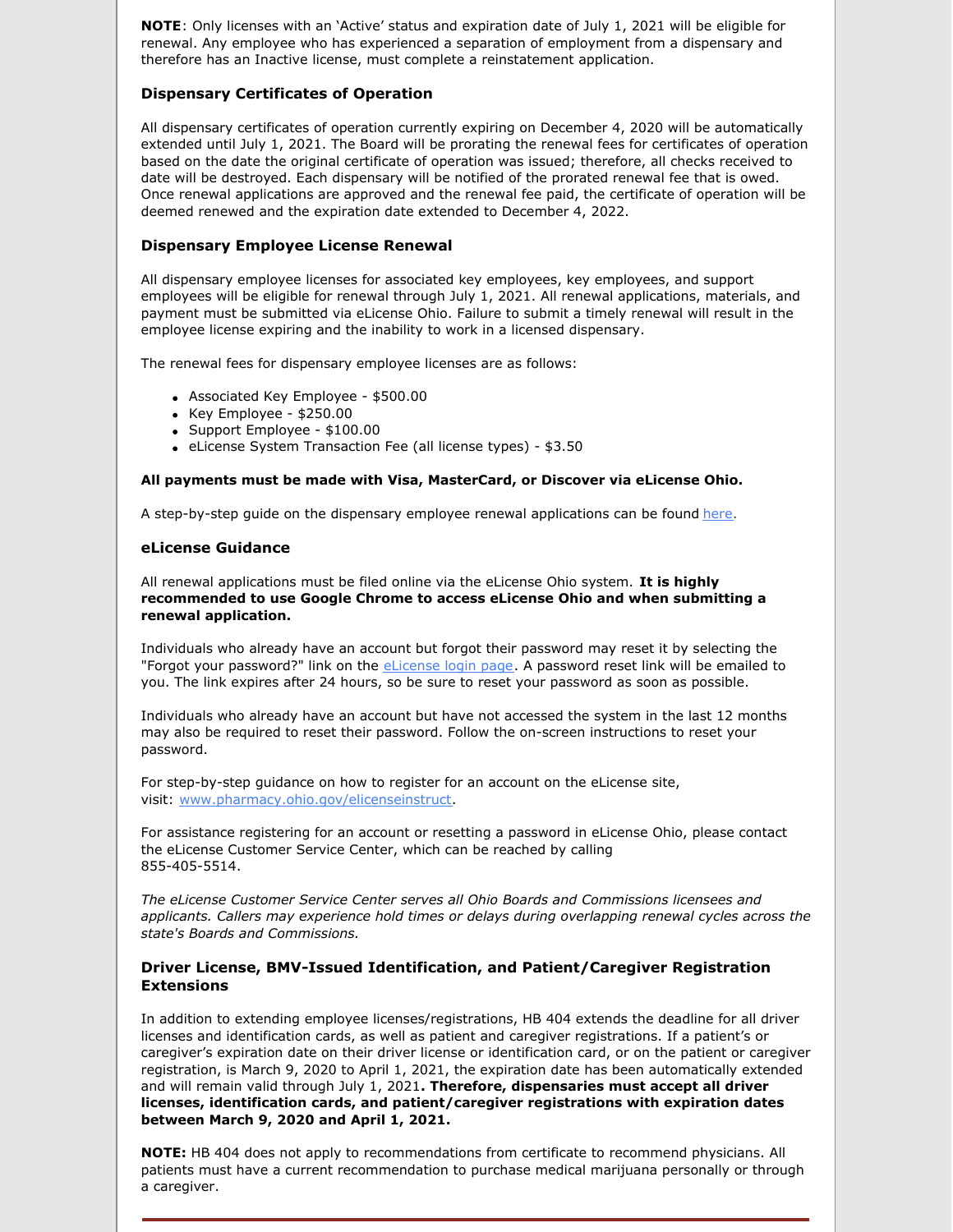# **COMPLIANCE**

### **Notice of Email Phishing Scam**

We have been alerted to a phishing email scheme being sent to our licensees where the sender is claiming to represent the State of Ohio Board of Pharmacy. They have created a website that mimics the Board's site as an additional step to deceive licensees. Please reference the image of the malicious email below. Please be advised that the email address used by the scammers may differ from the example listed below.

If you have received a message like the one below, please delete it. If you have opened the email, followed the link, and submitted any sensitive information, you are strongly advised to look into setting up credit/fraud alerts and/or a credit freeze.

The Board will continue to monitor this situation and will send any additional updates as needed. If you have additional questions or information, please contact your applicable MMCP Agent.

#### **Sample of Email**

From: State of Ohio Board of Pharmacy <prescc@triad.twcbc.com> Date: December 4, 2020 at 6:48:12 AM EST Subject: State of Ohio Board of Pharmacy Important Notice

Effective Dec10, 2020, The State of Ohio Board of Pharmacy require that all license holders validate their profile information on our website. All license holder whose information has not been validated might experience delay in their next license renewal.

Please dick on Validate Profile below to login to your account and begin the profile validation process.

VALIDATE PROFILE HERE

Note: This is an automated email. Do NOT reply to this message.

# **DISPENSARY OPERATIONS**

### **Social Media Reminder**

All advertising materials, including social media posts, are required to be submitted via the advertising submission portal. Once content is approved, it can be used multiple times. It is advisable that licensees include multiple posts and/or content templates for review in a single submission.

### **Cultivator/Processor Advertising Materials**

It is the dispensary's responsibility to only provide compliant advertising materials to patients even if the cultivator or processor incorrectly informs the dispensary that the materials were determined to be compliant by the Ohio Department of Commerce. Please contact the Board for guidance if the materials are questionable.

# **MEDICAL BOARD**

**Petition Period**